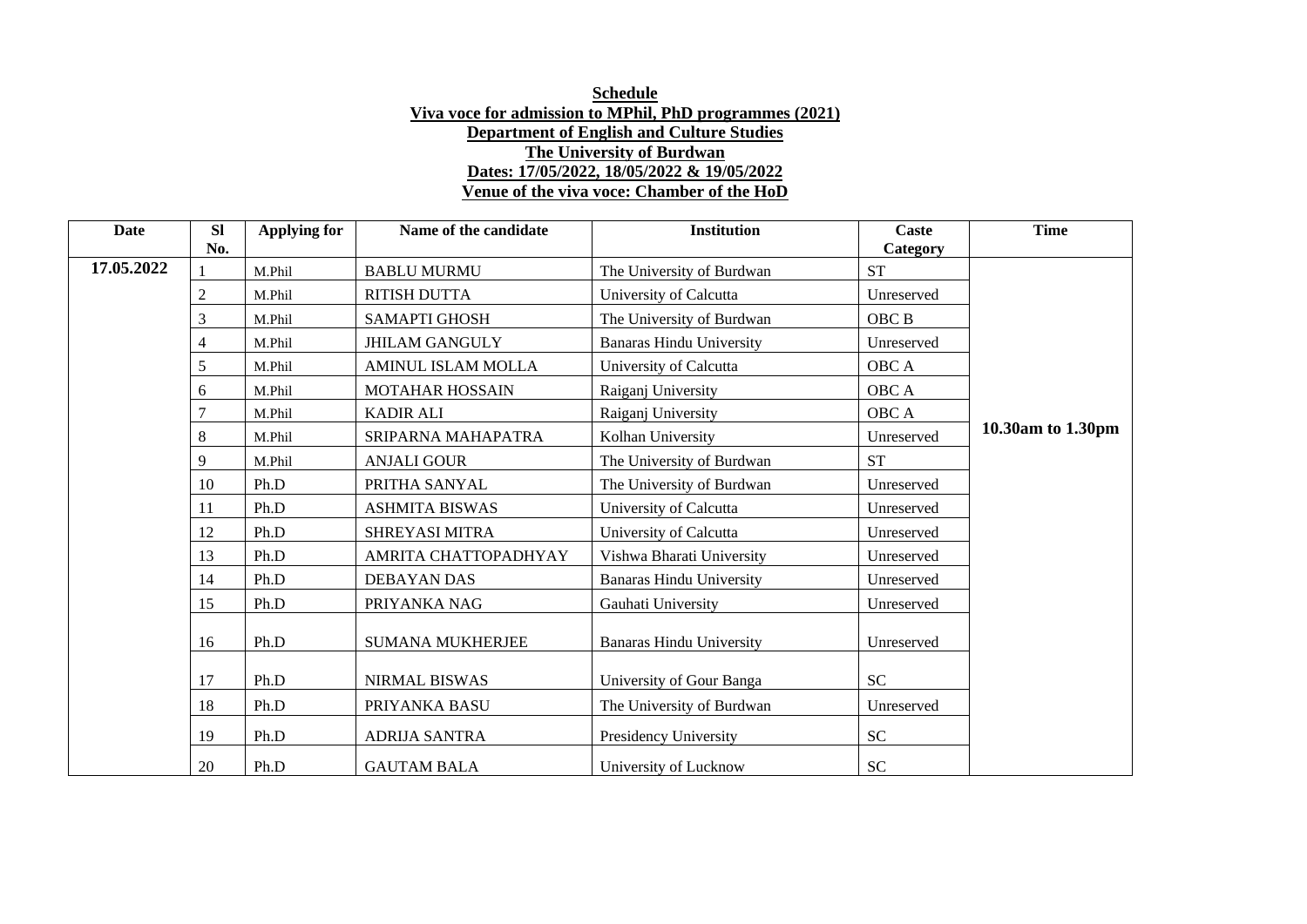| Date       | <b>SI</b> | <b>Applying for</b> | Name of the candidate     | <b>Institution</b>                        | <b>Caste Category</b> | <b>Time</b>       |
|------------|-----------|---------------------|---------------------------|-------------------------------------------|-----------------------|-------------------|
|            | No.       |                     |                           |                                           |                       |                   |
| 17.05.2022 | 21        | Ph.D.               | <b>SOURAV GHOSH</b>       | The University of Burdwan                 | Unreserved            |                   |
|            |           | Ph.D.               |                           | Maulana Azad National Urdu                |                       |                   |
|            | 22        |                     | <b>MD ABDUL AHAD</b>      | University                                | Unreserved            |                   |
|            | 23        | Ph.D.               | <b>RAJ SHEKHAR BARMAN</b> | Rabindra Bharati University               | <b>SC</b>             |                   |
|            | 24        | Ph.D.               | PROBIN BISWAS             | The University of Burdwan                 | <b>SC</b>             |                   |
|            | 25        | Ph.D.               | SARMISTHA MONDAL          | Vishwa Bharati University                 | Unreserved            |                   |
|            | 26        | Ph.D.               | <b>SURAJ BAIRAGYA</b>     | Indira Gandhi National Open<br>University | <b>SC</b>             |                   |
|            | 27        | Ph.D.               | <b>ANUMITA MUKHERJEE</b>  | University of Delhi                       | Unreserved            | 10.30am to 1.30pm |
|            | 28        | Ph.D.               | SOMOJYOTI BANERJEE        | University of Calcutta                    | Unreserved            |                   |
|            | 29        | Ph.D.               | <b>IMAN MONDAL</b>        | University of Calcutta                    | <b>SC</b>             |                   |
|            | 30        | Ph.D.               | <b>SREEPURNA DATTA</b>    | Jadavpur University                       | Unreserved            |                   |
|            | 31        | Ph.D.               | <b>SUBHANKAR ROY</b>      | Cooch Behar Panchanan Barma<br>University | <b>SC</b>             |                   |
|            | 32        | Ph.D.               | <b>INDU PRASAD</b>        | The University of Burdwan                 | <b>SC</b>             |                   |
|            | 33        | Ph.D.               | <b>ABHRANIL KUNDU</b>     | The University of Burdwan                 | Unreserved            |                   |
|            | 34        | Ph.D.               | <b>AISHWARYA BANERJEE</b> | University of Calcutta                    | Unreserved            |                   |
|            | 35        | Ph.D.               | SINDHURA DUTTA            | University of North Bengal                | Unreserved            |                   |
|            | 36        | Ph.D.               | <b>SAHINA SARKAR</b>      | University of North Bengal                | OBC A                 |                   |
|            | 37        | Ph.D.               | MUNMUN DAS PAUL           | University of North Bengal                | Unreserved            | 2.15pm to 5.15pm  |
|            | 38        | Ph.D.               | <b>KONICA CHANDA</b>      | University of Kalyani                     | Unreserved            |                   |
|            | 39        | Ph.D.               | <b>PUJA GHOSH</b>         | The University of Burdwan                 | OBC <sub>B</sub>      |                   |
|            | 40        | Ph.D.               | <b>BISTRITI PARVEEN</b>   | University of Calcutta                    | OBC A                 |                   |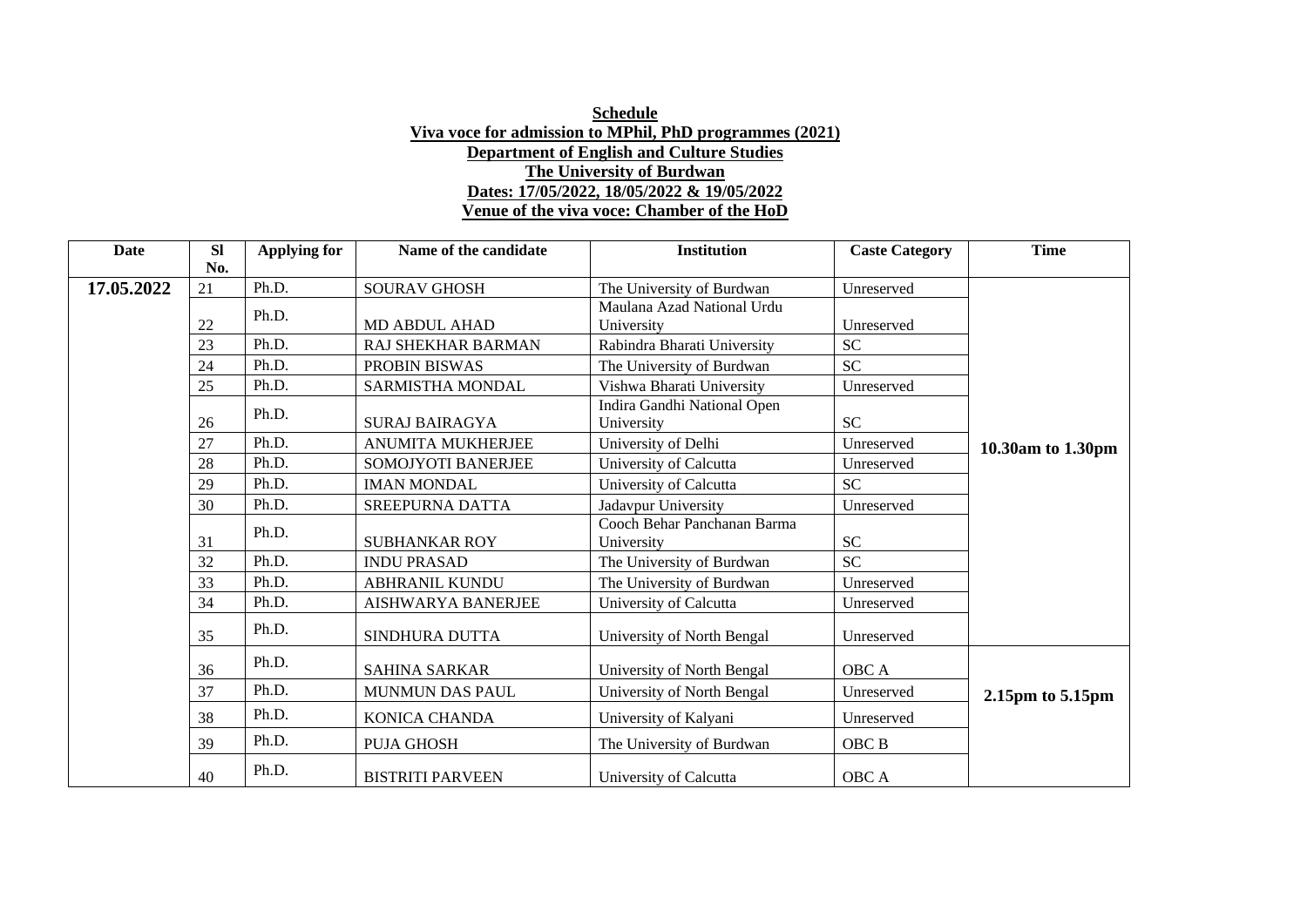| Date       | <b>SI</b> | <b>Applying for</b> | Name of the candidate                     | <b>Institution</b>                       | <b>Caste Category</b> | <b>Time</b>      |
|------------|-----------|---------------------|-------------------------------------------|------------------------------------------|-----------------------|------------------|
|            | No.       |                     |                                           |                                          |                       |                  |
| 17.05.2022 | 41        | Ph.D.               | <b>MIRZA MOSARAF HOSSAIN</b>              | Aliah University                         | Unreserved            |                  |
|            | 42        | Ph.D.               | <b>RUP KUMAR GAYEN</b>                    | The University of Burdwan                | Unreserved            |                  |
|            | 43        | Ph.D.               | <b>DIVYANI SHARMA</b>                     | University of Calcutta                   | Unreserved            |                  |
|            | 44        | Ph.D.               | <b>NABANITA DHALI</b>                     | University of Calcutta                   | <b>SC</b>             |                  |
|            | 45        | Ph.D.               | MD EFTEKAR AHMMED                         | Maulana Azad National Urdu<br>University | OBC A                 |                  |
|            | 46        | Ph.D.               | PAYEL BASU                                | University of Calcutta                   | Unreserved            |                  |
|            | 47        | Ph.D.               | <b>ROSHAN TIRKEY</b>                      | <b>OTHER</b>                             | <b>ST</b>             |                  |
|            | 48        | Ph.D.               | ADITI BANDYOPADHYAY                       | University of Calcutta                   | Unreserved            |                  |
|            | 49        | Ph.D.               | <b>MOUMITA GHOSH</b>                      | University of Kalyani                    | Unreserved            |                  |
|            | 50        | Ph.D.               | PRIYA TRIVEDI                             | University of Kalyani                    | Unreserved            | 2.15pm to 5.15pm |
|            | 51        | Ph.D.               | RAISHA SULTANA                            | <b>Banaras Hindu University</b>          | OBC A                 |                  |
|            | 52        | Ph.D.               | <b>AMITA PANDEY</b>                       | Jamia Mallia Islamia University          | Unreserved            |                  |
|            | 53        | Ph.D.               | PINTU NASKAR                              | Vishwa Bharati University                | <b>SC</b>             |                  |
|            | 54        | Ph.D.               | <b>SABNAJ PARVIN</b>                      | Aliah University                         | Unreserved            |                  |
|            | 55        | Ph.D.               | <b>NEHA PARVIN</b>                        | University of Gour Banga                 | OBC A                 |                  |
|            | 56        | Ph.D.               | PRITHA SENGUPTA                           | University of Calcutta                   | Unreserved            |                  |
|            | 57        | Ph.D.               | <b>DEBALINA DAS</b>                       | University of Calcutta                   | <b>SC</b>             |                  |
|            | 58        | Ph.D.               | <b>ANKITA JANA</b>                        | University of Calcutta                   | Unreserved            |                  |
|            | 59        | Ph.D.               | <b>ARPITA PAL</b>                         | University of Calcutta                   | Unreserved            |                  |
|            | 60        | Ph.D.               | <b>RAJESHWARI</b><br><b>BANDYOPADHYAY</b> | <b>Banaras Hindu University</b>          | Unreserved            |                  |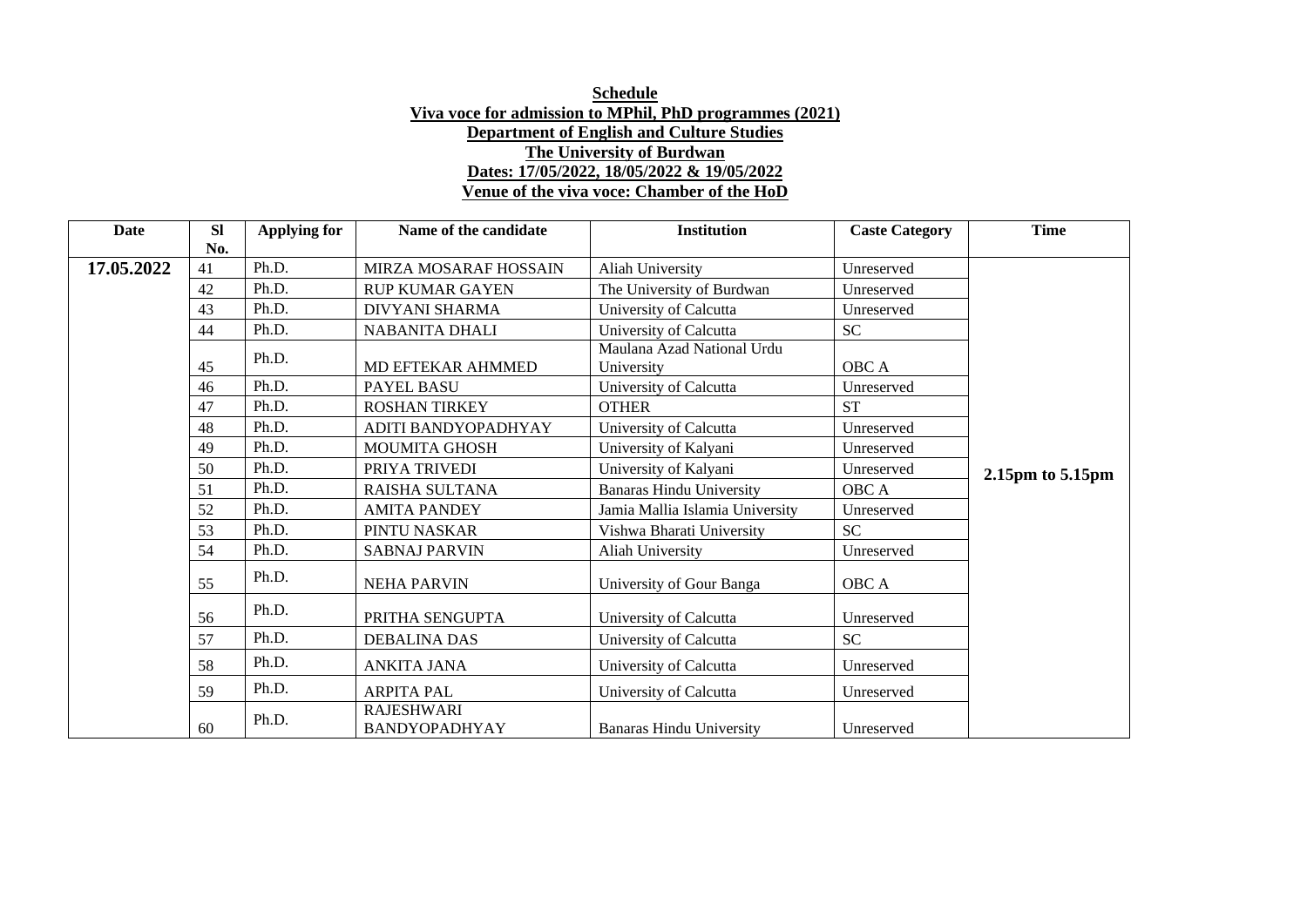| Date       | <b>SI</b> | Applying for | Name of the candidate  | <b>Institution</b>              | <b>Caste Category</b> | <b>Time</b>      |
|------------|-----------|--------------|------------------------|---------------------------------|-----------------------|------------------|
|            | No.       |              |                        |                                 |                       |                  |
| 17.05.2022 | 61        | Ph.D.        | <b>ATTRIRA GOSWAMI</b> | The University of Burdwan       | Unreserved            |                  |
|            | 62        | Ph.D.        | SHAHRUKH KHAN          | Aliah University                | Unreserved            |                  |
|            | 63        | Ph.D.        | <b>MEHBUB ALAM</b>     | T.M. University                 | Unreserved            |                  |
|            | 64        | Ph.D.        | <b>SMRITI SINGH</b>    | University of Delhi             | <b>SC</b>             |                  |
|            | 65        | Ph.D.        | PALLABI CHAKRABORTY    | St. Xavier's University         | Unreserved            | 2.15pm to 5.15pm |
|            | 66        | Ph.D.        | <b>TARIF SARDAR</b>    | Vishwa Bharati University       | <b>OBC</b> A          |                  |
|            | 67        | Ph.D.        | <b>ACHINTA SAHA</b>    | The University of Burdwan       | SC.                   |                  |
|            | 68        | Ph.D.        | <b>DIYA BANERJEE</b>   | University of Calcutta          | Unreserved            |                  |
|            | 69        | Ph.D.        | PUBALI MONDAL          | <b>Banaras Hindu University</b> | SC.                   |                  |
|            | 70        | Ph.D.        | PARVEZ HASAN           | University of Calcutta          | <b>OBC</b> A          |                  |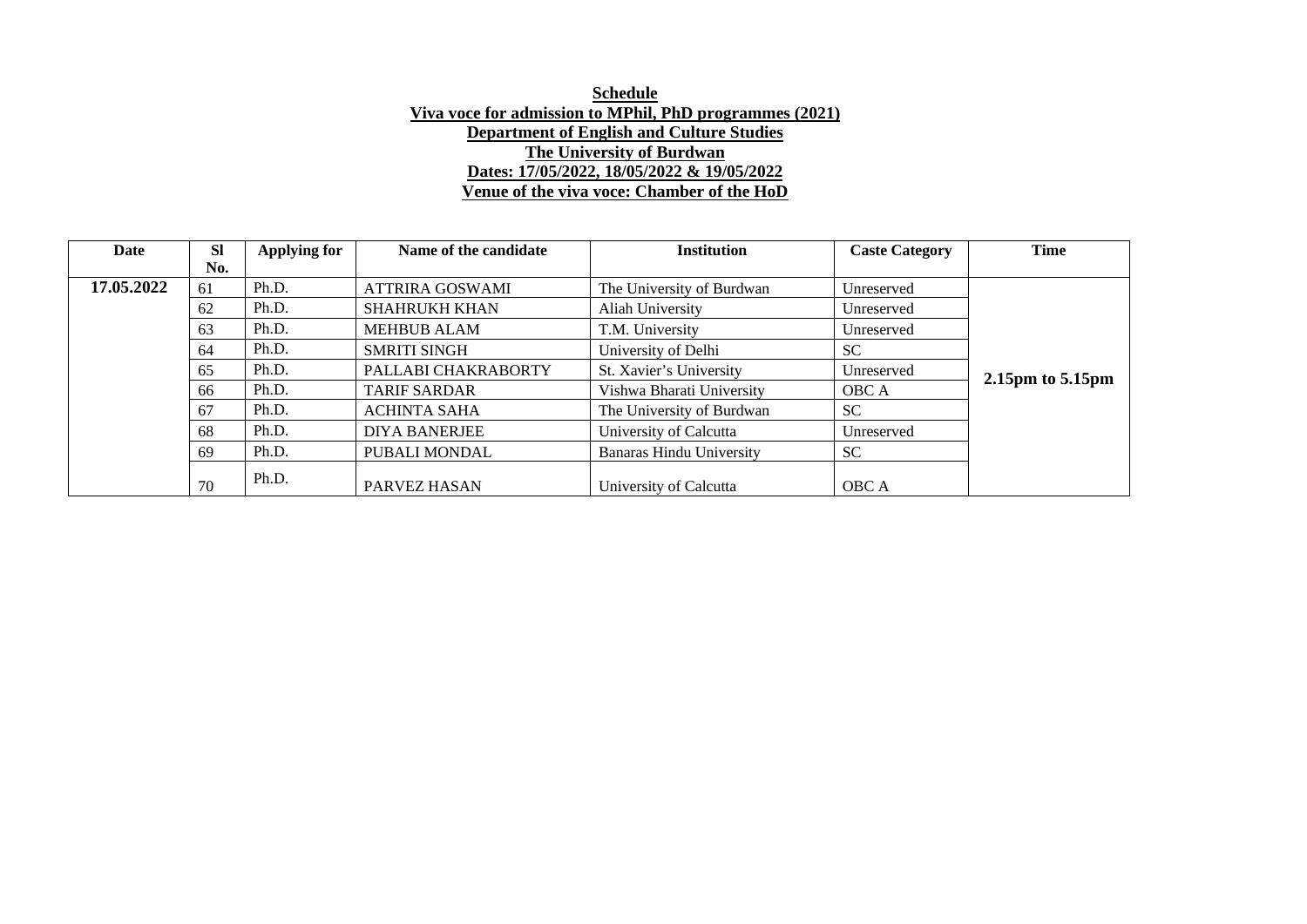| Date       | SI<br>No. | <b>Applying for</b> | Name of the candidate                     | <b>Institution</b>                        | <b>Caste Category</b> | <b>Time</b>       |
|------------|-----------|---------------------|-------------------------------------------|-------------------------------------------|-----------------------|-------------------|
| 18.05.2022 | 71        | Ph.D.               | <b>LAL SURYA S</b>                        | University of Calicut                     | Unreserved            |                   |
|            | 72        | Ph.D.               | <b>KARISHMA PARVIN</b>                    | The University of Burdwan                 | OBC A                 |                   |
|            | 73        | Ph.D.               | PRIYANKA BERA                             | Vidyasagar University                     | <b>SC</b>             |                   |
|            | 74        | Ph.D.               | <b>KULDEEP SARKAR</b>                     | University of Calcutta                    | <b>SC</b>             |                   |
|            | 75        | Ph.D.               | PRALAY KUMAR<br><b>SUTRADHAR</b>          | <b>Banaras Hindu University</b>           | OBC B                 |                   |
|            | 76        | Ph.D.               | <b>RANAJIT BAULDAS</b>                    | The University of Burdwan                 | ${\rm SC}$            |                   |
|            | 77        | Ph.D.               | <b>SWARNASHLOKE</b><br><b>CHAKRABORTY</b> | University of Calcutta                    | Unreserved            |                   |
|            | 78        | Ph.D.               | <b>ATASI SAHOO</b>                        | Vidyasagar University                     | Unreserved            |                   |
|            | 79        | Ph.D.               | SHRABANA ADHIKARI                         | The University of Burdwan                 | Unreserved            |                   |
|            | 80        | Ph.D.               | <b>JAVED PERVEJ NASIRY</b>                | Aliah University                          | <b>OBC</b> A          | 10.30am to 1.30pm |
|            | 81        | Ph.D.               | <b>RESHMI DAS</b>                         | University of Delhi                       | Unreserved            |                   |
|            | 82        | Ph.D.               | <b>MIZANUR RAHAMAN</b>                    | Aliah University                          | OBC A                 |                   |
|            | 83        | Ph.D.               | <b>DIPANKAR ROY</b>                       | Cooch Behar Panchanan Barma<br>University | <b>SC</b>             |                   |
|            | 84        | Ph.D.               | <b>ABHIK SARKAR</b>                       | Rabindra Bharati University               | OBC <sub>B</sub>      |                   |
|            | 85        | Ph.D.               | <b>RIA ROY CHOUDHURY</b>                  | Jadavpur University                       | Unreserved            |                   |
|            | 86        | Ph.D.               | PARAMITA DAS                              | Indira Gandhi National Open<br>University | Unreserved            |                   |
|            | 87        | Ph.D.               | DEBABRATA MODAK                           | Vidyasagar University                     | OBC B                 |                   |
|            | 88        | Ph.D.               | <b>TANUJA KARAK</b>                       | <b>Banaras Hindu University</b>           | OBC <sub>B</sub>      |                   |
|            | 89        | Ph.D.               | SAMAYITA DASGUPTA                         | University of Calcutta                    | Unreserved            |                   |
|            | 90        | Ph.D.               | <b>DWIPAYAN DUTTA ROY</b>                 | University of Calcutta                    | Unreserved            |                   |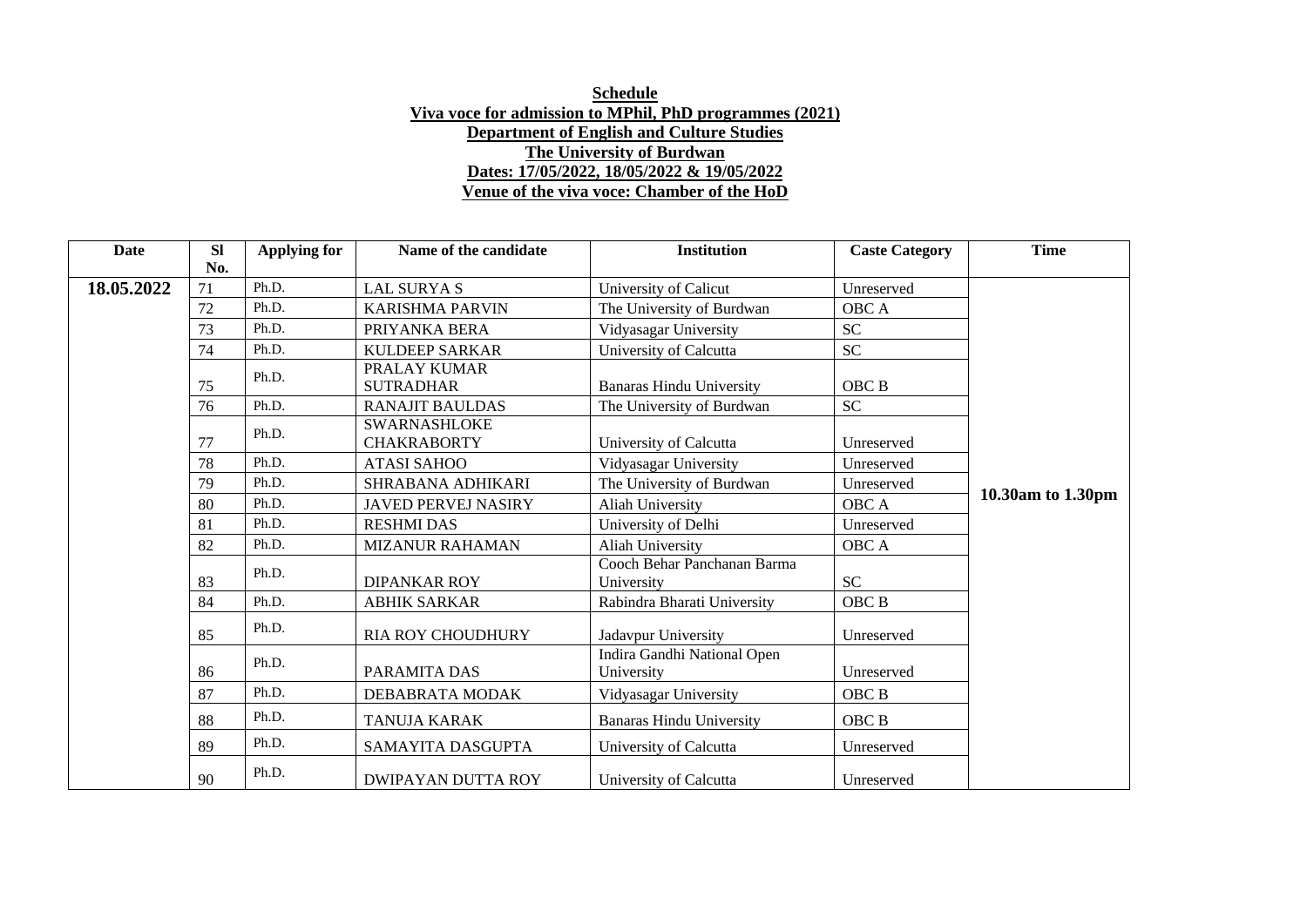| <b>Date</b> | <b>SI</b> | <b>Applying for</b> | Name of the candidate   | <b>Institution</b>                              | <b>Caste Category</b> | <b>Time</b>           |
|-------------|-----------|---------------------|-------------------------|-------------------------------------------------|-----------------------|-----------------------|
|             | No.       |                     |                         |                                                 |                       |                       |
| 18.05.2022  |           | Ph.D.               |                         | Indira Gandhi National Open                     |                       |                       |
|             | 91        |                     | <b>MD NAZIM UDDIN</b>   | University                                      | OBC A                 |                       |
|             | 92        | Ph.D.               | SWAGATA SINGHA RAY      | University of Calcutta                          | Unreserved            |                       |
|             | 93        | Ph.D.               | <b>APURBA BISWAS</b>    | West Bengal State University                    | <b>SC</b>             |                       |
|             | 94        | Ph.D.               | <b>AMRITA TALUKDAR</b>  | University of Calcutta                          | OBC B                 |                       |
|             | 95        | Ph.D.               | <b>SOURAV MITRA</b>     | Vidyasagar University                           | <b>SC</b>             |                       |
|             | 96        | Ph.D.               | <b>GAIRIKA MANNA</b>    | University of Calcutta                          | Unreserved            |                       |
|             | 97        | Ph.D.               | <b>SUBHASIS PAL</b>     | The University of Burdwan                       | OBC <sub>B</sub>      | 10.30am to 1.30pm     |
|             | 98        | Ph.D.               | <b>KRISHANU DHAR</b>    | University of Kalyani                           | Unreserved            |                       |
|             | 99        | Ph.D.               | SOMNATH SHANKHARI       | The University of Burdwan                       | OBC B                 |                       |
|             | 100       | Ph.D.               | <b>SUTAPA HALDAR</b>    | University of Calcutta                          | <b>SC</b>             |                       |
|             | 101       | Ph.D.               | <b>SUPARNA MANDAL</b>   | University of Calcutta                          | <b>SC</b>             |                       |
|             | 102       | Ph.D.               | SHATABDI MONDAL         | Kazi Nazrul University                          | <b>SC</b>             |                       |
|             | 103       | Ph.D.               | RITUPARNA MONDAL        | Jadavpur University                             | Unreserved            |                       |
|             | 104       | Ph.D.               | DHANANJOY MAHALDAR      | The English and Foreign Languages<br>University | <b>SC</b>             |                       |
|             | 105       | Ph.D.               | <b>SOMNATH GHOSH</b>    | Vishwa Bharati University                       | Unreserved            |                       |
|             | 106       | Ph.D.               | <b>MANOJIT CHANDA</b>   | Cooch Behar Panchanan Barma<br>University       | OBC <sub>B</sub>      |                       |
|             | 107       | Ph.D. & M.Phil      | <b>SUPARNA SARKAR</b>   | The University of Burdwan                       | <b>SC</b>             |                       |
|             | 108       | Ph.D. & M.Phil      | <b>IMRAN ALI MIAH</b>   | University of Gour Banga                        | Unreserved            | $2.15pm$ to 5.15 $pm$ |
|             | 109       | Ph.D. & M.Phil      | <b>BANASRI TARAFDER</b> | Rabindra Bharati University                     | OBC <sub>B</sub>      |                       |
|             | 110       | Ph.D. & M.Phil      | <b>SUPARNA BAG</b>      | The University of Burdwan                       | <b>SC</b>             |                       |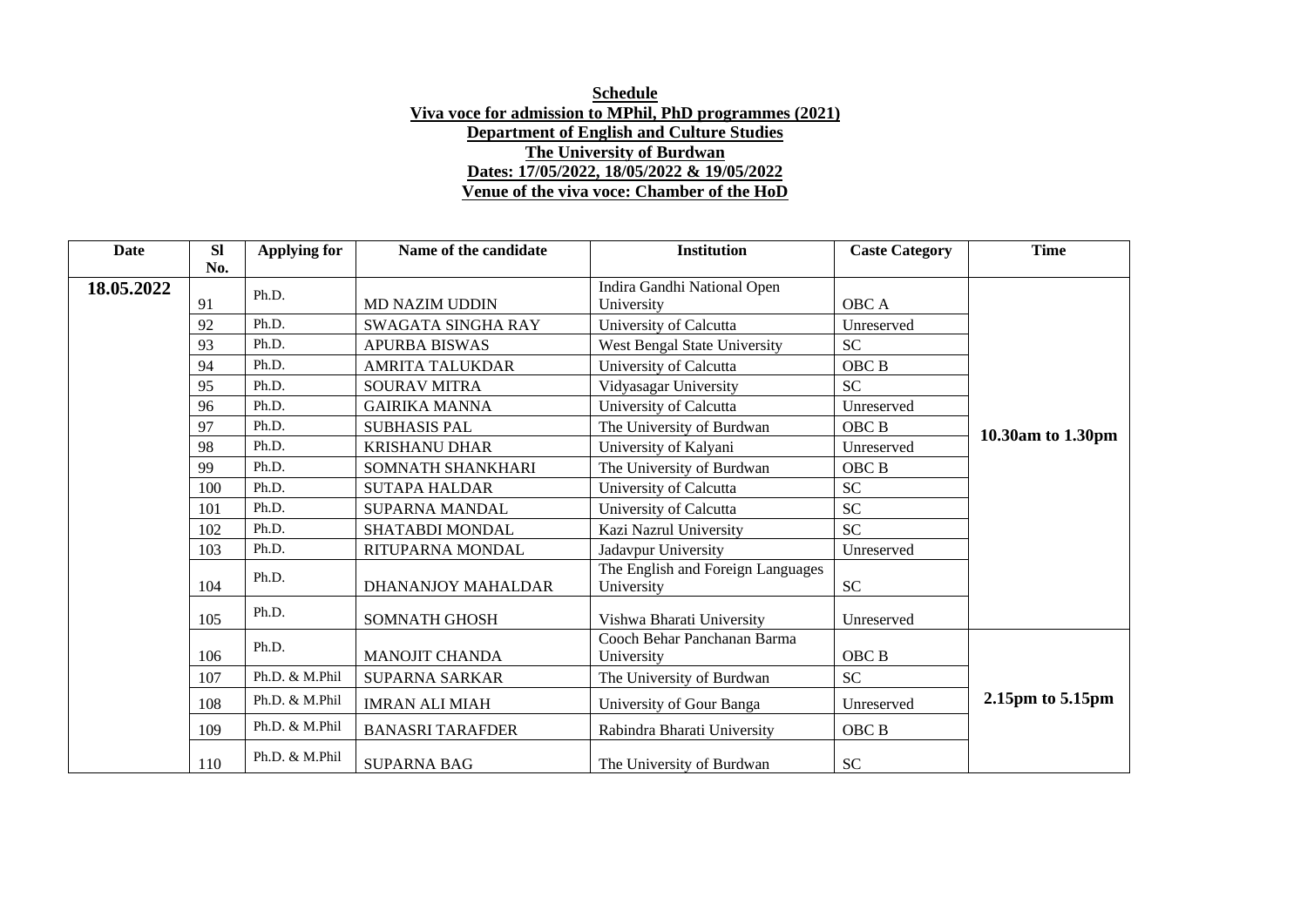| <b>Date</b> | SI  | <b>Applying for</b> | Name of the candidate    | <b>Institution</b>                    | <b>Caste Category</b> | <b>Time</b>           |
|-------------|-----|---------------------|--------------------------|---------------------------------------|-----------------------|-----------------------|
|             | No. |                     |                          |                                       |                       |                       |
| 18.05.2022  | 111 | Ph.D. & M.Phil      | PRAGYA CHHETRI           | University of North Bengal            | Unreserved            |                       |
|             | 112 | Ph.D. & M.Phil      | REBANTA GUPTA            | Presidency University                 | Unreserved            |                       |
|             | 113 | Ph.D. & M.Phil      | SANGHAMITRA GHATAK       | Aliah University                      | Unreserved            |                       |
|             | 114 | Ph.D. & M.Phil      | PRATYUSHA CHOUDHURY      | Kazi Nazrul University                | <b>SC</b>             |                       |
|             | 115 | Ph.D. & M.Phil      | <b>AMIYA MONDAL</b>      | University of Calcutta                | <b>SC</b>             |                       |
|             | 116 | Ph.D. & M.Phil      | <b>SWETA DAS</b>         | The University of Burdwan             | Unreserved            |                       |
|             | 117 | Ph.D. & M.Phil      | <b>MALAY ROY</b>         | University of Gour Banga              | <b>SC</b>             |                       |
|             | 118 | Ph.D. & M.Phil      | AUROBINDO GOSWAMI        | University of Calcutta                | Unreserved            |                       |
|             | 119 | Ph.D. & M.Phil      | <b>SULTANA RAJIA</b>     | University of Gour Banga              | OBC A                 | $2.15pm$ to 5.15 $pm$ |
|             | 120 | Ph.D. & M.Phil      | SANTANU DOLOI            | Vidyasagar University                 | <b>SC</b>             |                       |
|             | 121 | Ph.D. & M.Phil      | <b>GOBINDA RAJBANSHI</b> | University of Gour Banga              | <b>SC</b>             |                       |
|             | 122 | Ph.D. & M.Phil      | <b>DAYAMOY DAS</b>       | The University of Burdwan             | Unreserved            |                       |
|             | 123 | Ph.D. & M.Phil      | <b>ARITRA BANERJEE</b>   | University of Calcutta                | Unreserved            |                       |
|             | 124 | Ph.D. & M.Phil      | <b>ARNAB DAS</b>         | Vidyasagar University                 | OBC <sub>B</sub>      |                       |
|             | 125 | Ph.D. & M.Phil      | <b>BANANI GHOSH</b>      | West Bengal State University          | OBC B                 |                       |
|             | 126 | Ph.D. & M.Phil      | DEBANJAN CHAKRABORTY     | University of Calcutta                | Unreserved            |                       |
|             | 127 | Ph.D. & M.Phil      | SAMIRAN MONDAL           | Vidyasagar University                 | SC                    |                       |
|             | 128 | Ph.D. & M.Phil      | ARPITA SAMANTA           | Diamond Harbour Women's<br>University | Unreserved            |                       |
|             | 129 | Ph.D. & M.Phil      | <b>ANANYA ROY</b>        | University of Delhi                   | Unreserved            |                       |
|             | 130 | Ph.D. & M.Phil      | KRISHNA CHANDRA MALIK    | The University of Burdwan             | SC <sub>1</sub>       |                       |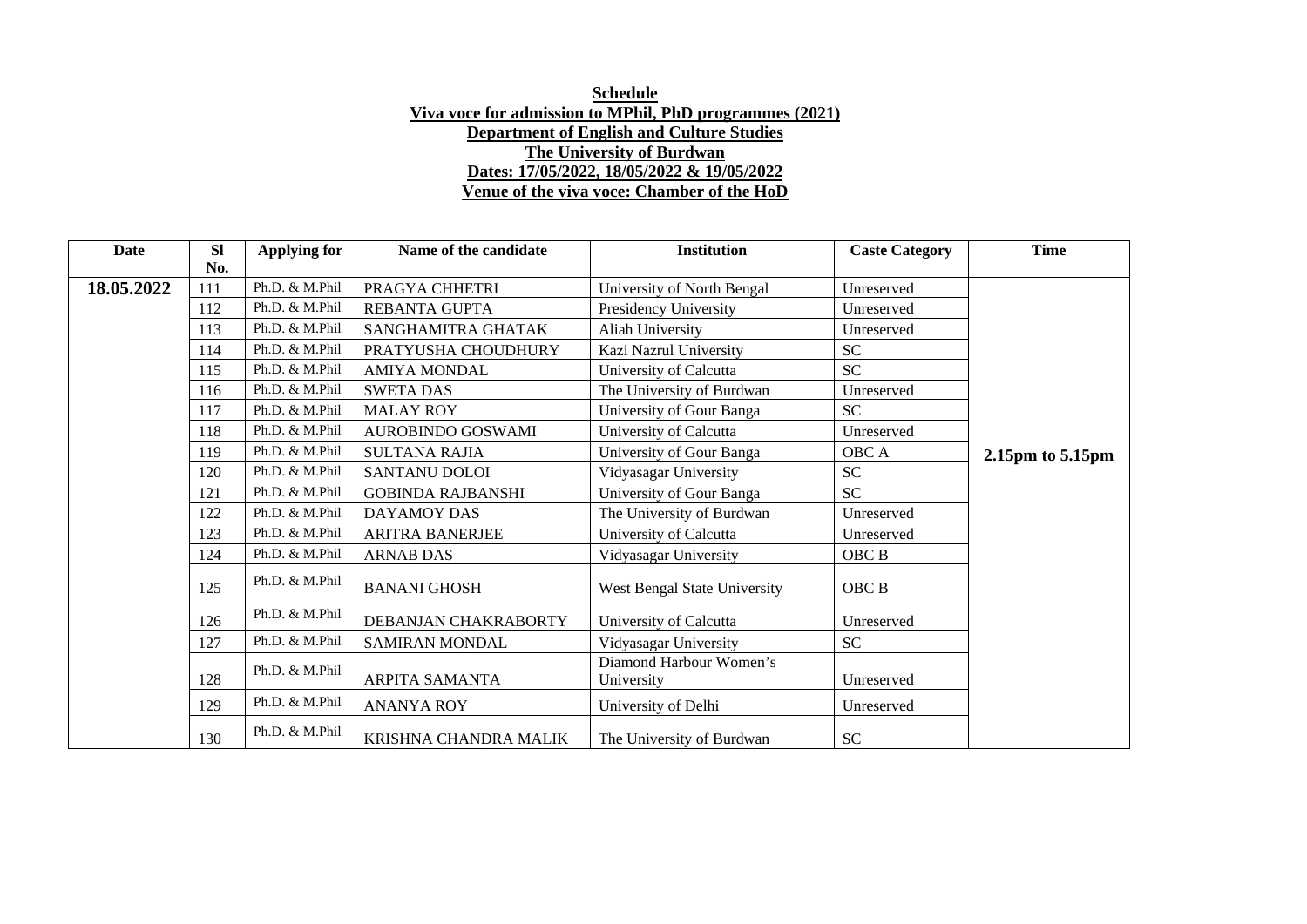| Date       | <b>SI</b> | Applying for   | Name of the candidate    | <b>Institution</b>           | <b>Caste Category</b> | <b>Time</b>           |
|------------|-----------|----------------|--------------------------|------------------------------|-----------------------|-----------------------|
|            | No.       |                |                          |                              |                       |                       |
| 18.05.2022 | 131       | Ph.D. & M.Phil | <b>AYESHA KHATUN</b>     | The University of Burdwan    | OBC A                 |                       |
|            | 132       | Ph.D. & M.Phil | ANINDYA CHAKRABORTY      | West Bengal State University | Unreserved            |                       |
|            | 133       | Ph.D. & M.Phil | <b>ROMA KUMARI</b>       | The University of Burdwan    | OBC B                 |                       |
|            | 134       | Ph.D. & M.Phil | <b>MONISHA MUKHERJEE</b> | The University of Burdwan    | Unreserved            | $2.15pm$ to 5.15 $pm$ |
|            | 135       | Ph.D. & M.Phil | <b>MOUSUMI DAS</b>       | The University of Burdwan    | OBC B                 |                       |
|            | 136       | Ph.D. & M.Phil | <b>SUPARNA SHIL</b>      | Vishwa Bharati University    | OBC B                 |                       |
|            | 137       | Ph.D. & M.Phil | <b>BISU HEMBROM</b>      | The University of Burdwan    | <b>ST</b>             |                       |
|            | 138       | Ph.D. & M.Phil | <b>SUSMITA DAS</b>       | The University of Burdwan    | <b>SC</b>             |                       |
|            | 139       | Ph.D. & M.Phil | <b>MAHIN MONDAL</b>      | Aliah University             | OBC A                 |                       |
|            | 140       | Ph.D. & M.Phil | <b>ABHIK PAL</b>         | University of Kalyani        | Unreserved            |                       |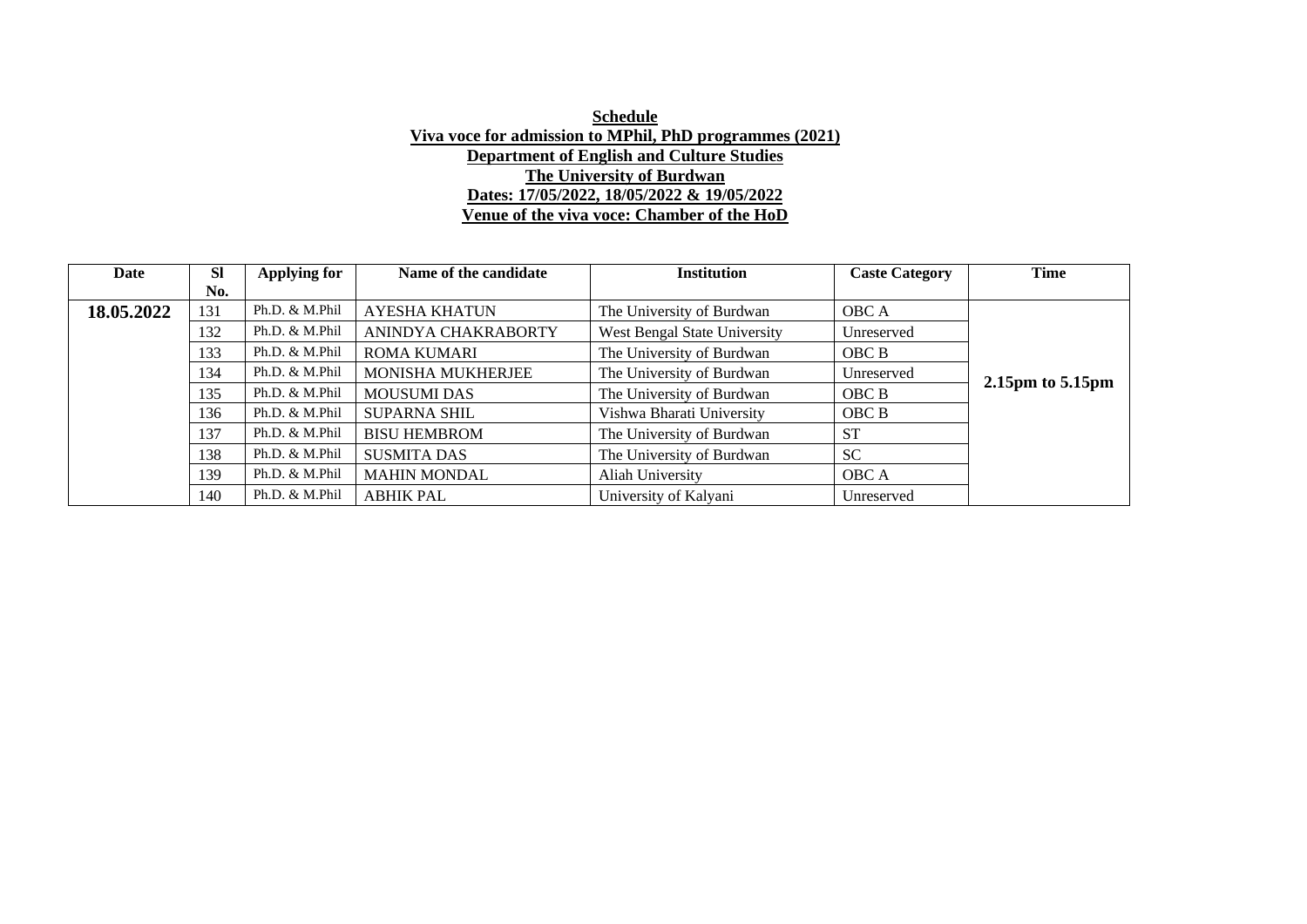| Date       | <b>SI</b> | Applying for   | Name of the candidate                   | <b>Institution</b>              | <b>Caste Category</b> | <b>Time</b>    |
|------------|-----------|----------------|-----------------------------------------|---------------------------------|-----------------------|----------------|
|            | No.       | Ph.D. & M.Phil |                                         |                                 |                       |                |
| 19.05.2022 | 141       |                | <b>OINDRILA GHOSH</b>                   | <b>Banaras Hindu University</b> | Unreserved            |                |
|            | 142       | Ph.D. & M.Phil | <b>SUDEB MANDAL</b>                     | Raiganj University              | <b>SC</b>             |                |
|            | 143       | Ph.D. & M.Phil | <b>ARINDAM BISWAS</b>                   | University of Kalyani           | Unreserved            |                |
|            | 144       | Ph.D. & M.Phil | <b>SHRABONI SAHA</b>                    | West Bengal State University    | <b>SC</b>             |                |
|            | 145       | Ph.D. & M.Phil | <b>ABHISHEK ALI</b>                     | University of Gour Banga        | OBC A                 |                |
|            | 146       | Ph.D. & M.Phil | PRIYANKA MANDAL                         | University of Gour Banga        | SC <sub>1</sub>       |                |
|            | 147       | Ph.D. & M.Phil | <b>BANANI BARMAN</b>                    | Vidyasagar University           | SC <sub>1</sub>       |                |
|            | 148       | Ph.D. & M.Phil | <b>SNEHA ROY</b>                        | University of Delhi             | <b>SC</b>             |                |
|            | 149       | Ph.D. & M.Phil | PINTU JAN                               | The University of Burdwan       | SC <sub>1</sub>       | 10.30am to 1pm |
|            | 150       | Ph.D. & M.Phil | <b>DIBYENDU</b><br><b>BHATTACHARYAY</b> | University of Kalyani           | Unreserved            |                |
|            | 151       | Ph.D. & M.Phil | <b>SANCHITA MOI</b>                     | The University of Burdwan       | <b>SC</b>             |                |
|            | 152       | Ph.D. & M.Phil | <b>GOUTAM MANNA</b>                     | Vidyasagar University           | Unreserved            |                |
|            | 153       | Ph.D. & M.Phil | <b>SULTANA PARVEEN</b>                  | University of Gour Banga        | OBC A                 |                |
|            | 154       | Ph.D. & M.Phil | <b>BALAKA HALDER</b>                    | <b>OTHER</b>                    | SC                    |                |
|            | 155       | Ph.D. & M.Phil | <b>SUBHAM PAUL</b>                      | West Bengal State University    | OBC B                 |                |
|            | 156       | Ph.D. & M.Phil | PRASANTA PRADHAN                        | Vidyasagar University           | Unreserved            |                |
|            | 157       | Ph.D. & M.Phil | <b>SIFATUN NOOR</b>                     | Aliah University                | OBC A                 |                |
|            | 158       | Ph.D. & M.Phil | <b>MAITREYEE DAS</b>                    | University of Gour Banga        | Unreserved            |                |
|            | 159       | Ph.D. & M.Phil | <b>MITI MALLICK</b>                     | The University of Burdwan       | Unreserved            |                |
|            | 160       | Ph.D. & M.Phil | HASANUZZAMAN ANSARI                     | Aligarh Muslim University       | Unreserved            |                |